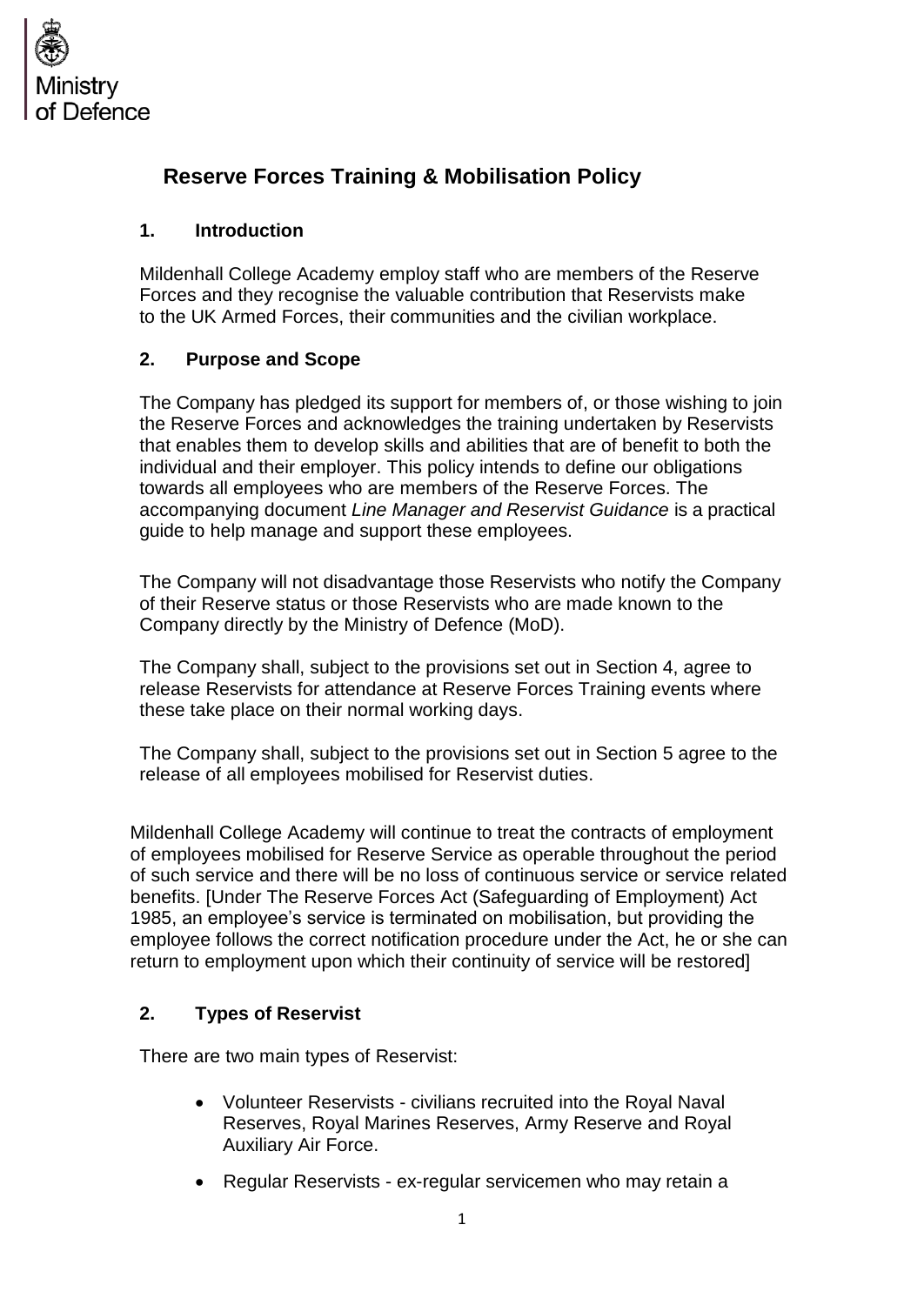

liability to be mobilised depending on how long they have served in the Armed Forces.

The Reserve Forces Act 1996 also provides for other categories, such as:

- Full Time Reserve Service -Reservists who wish to serve full time with regulars for a predetermined period in a specific posting
- Additional Duties Commitment part-time service for a specified period in a particular post
- Sponsored Reserves These are personnel employed by a contractor to provide a service to the Ministry of Defence (MoD).
- High Readiness Reserves These are Reserves, usually with a particular skill set, that are available at short notice (with written agreement from their employer)

# **3. Reserve Status Notification**

Reservists are required to inform their employer that they are a member of the Reserve Forces and the specific force that they belong to. This is so that the Company can provide the appropriate level of support to the Reservist. It also assists with resource planning during periods of leave e.g. training and/or mobilisation. The Company also recognises the additional skills and experiences that being a Reservist can bring to the Company and therefore it is useful for the Company to have an understanding of where these particular skills and experiences exist.

Reservist employees are also required to grant permission for the Ministry of Defence (MoD) to write directly to their employer. This is known as 'Employer Notification' and ensures the Company is made aware that the employee is a Reservist and the benefits, rights and obligations that apply.

The MoD will issue written confirmation to the employer informing them the employee is a Member of the Reserve Forces. The letter will provide detail of mobilisation obligations and rights as an employee; rights as an employer; and details of the financial assistance available if an employee is mobilised. Where possible, it will also provide details of any annual training commitments. The MoD will also send a follow-up letter each year to confirm that the information held is still accurate.

It is the responsibility of the Reservist to ensure their personal details are kept up to date e.g. if they change employer or leave their respective Reserve Force.

In any circumstance, the Reservist will not be disadvantaged as a result of notifying the Company of their Reserve status.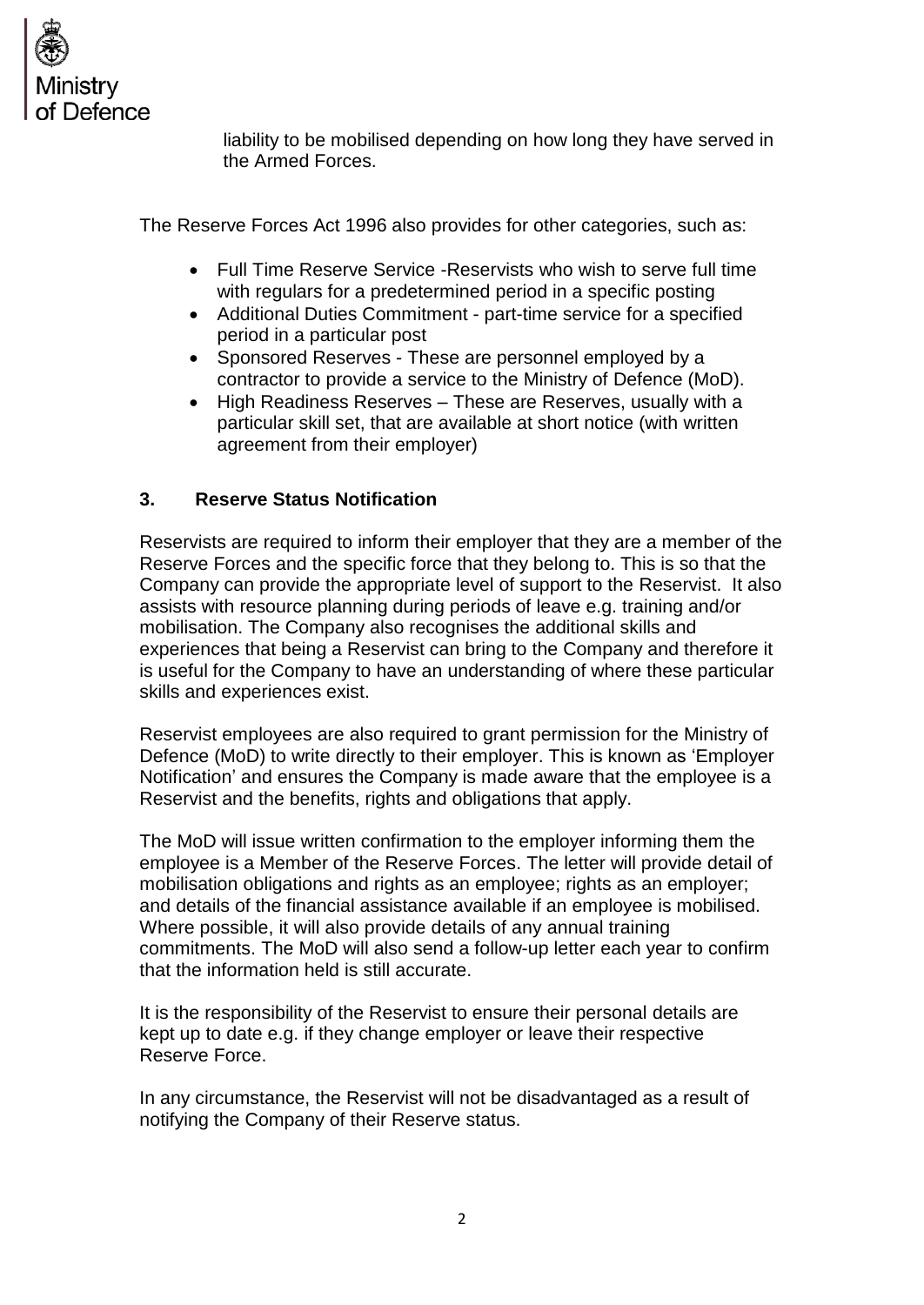

# **4. Training commitments and Time off**

The Company recognises the importance of the training undertaken by Reservists that enables them to develop skills and abilities that are of benefit to their respective Reserve Force, the individual and the Company

Reservists are typically committed to 24-40 days training per year. Training tends to take place 1 evening per week, over various weekends throughout the year and one 2 week training period also known as 'annual camp'. Training commitments vary but in most cases include:

- **Weekly training**  most Reservists train at their local centre for around two-and-a-half hours, one evening a week.
- **Weekend training**  all Reservists are expected to attend a number of training weekends which take place throughout the year.
- **Annual training**  a 2 week annual training course sometimes referred to as 'annual camp'. This may take place at a training establishment, as an attachment to a Regular Unit, a training exercise or a combination of any of these. Training normally takes place within the UK, although each year some Reservists train overseas.

Mildenhall College Academy is committed to granting additional paid leave of two weeks per year to Reservists specifically to enable them to attend their annual camp.

Additional unpaid leave or annual leave from the employee's normal annual allocation will be granted for short periods of training provided adequate notice is given and where such training cannot be undertaken in off-duty time. Attendance at weekend training which cannot be undertaken during off-duty will be subject to the same arrangements.

Line Managers will facilitate work rosters to allow attendance at annual camp and other training commitments (e.g. weekly or weekend training sessions) unless there are exceptional circumstances.

Reservist employees should give as much notice as possible of training commitments to allow appropriate planning for absences. Permission once given will not be rescinded unless there are exceptional circumstances.

# **5. Mobilisation**

Mobilisation is the process of calling Reservists into full time service with the Regular Forces, in order to make them available for military operations. The maximum period of mobilisation will depend on the scale and the nature of the operation and is typically no longer than 12 months.

The Call-out papers for mobilisation are sent by post to the Company or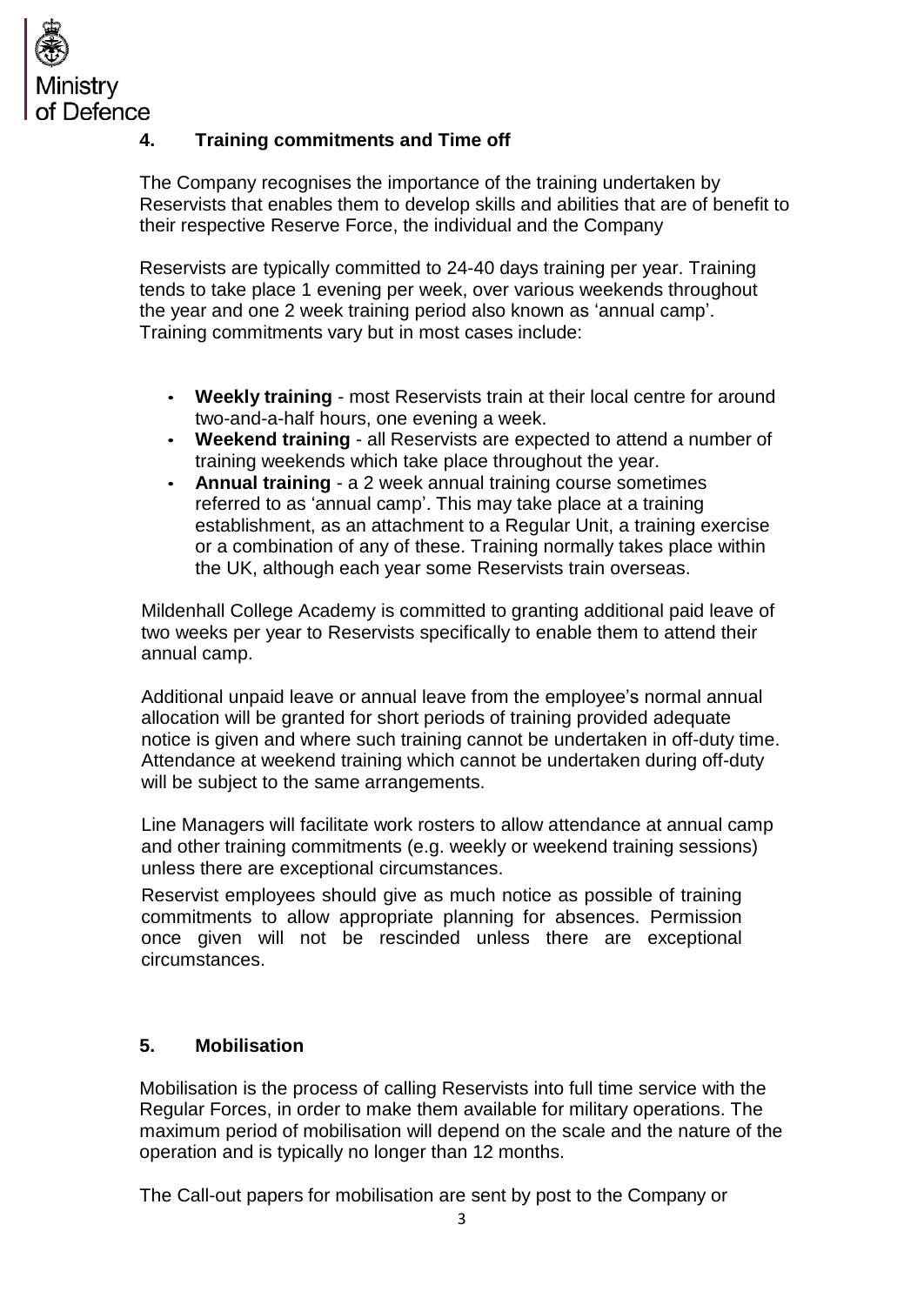

sometimes delivered in person by the Reservist to their line manager. The documentation will include the call-out date and the anticipated timeline. Whenever possible, Defence aims to give at least 28 days' notice of the date that a Reservist will be required to report for mobilisation, although there is no statutory requirement for a warning period prior to mobilisation.

A period of mobilisation comprises three distinct phases:

- Medical and pre-deployment training;
- Operational tour;
- Post-operational tour leave

Line Managers should refer to the example *Line Manager and Reservist Guidance* document which accompanies this example policy for further information on the following actions:

#### Pre-mobilisation

- Meet with Reservist to ensure all mobilisation paperwork completed (including pay, benefits & pension arrangements)
- Make a claim for financial assistance as appropriate (see s.10 of policy)
- Discuss any handover of work and return of equipment
- Arrangements for keeping in touch
- Refer to checklists in Line Manager and Reservist Guidance document

#### During mobilisation

• Keep in touch with Reservist as arranged

#### Post-mobilisation

- Ensure both employer and reservist fulfill their return to work obligations (including reference to template letters)
- After care and support requirements

# **6. Applying for Exemption/Deferral/Revocation**

In all cases of mobilisation, the company will release the Reservist to report for duty unless there are exceptional circumstances, whereby the decision and reasoning will be explained to the Reservist.

In such circumstances line managers have the right to seek exemption, deferral or revocation if the Reservist's absence is considered to cause serious harm to service delivery.

Definitions of 'harm' will vary from case to case, but may include;

• loss of reputation, goodwill or other financial harm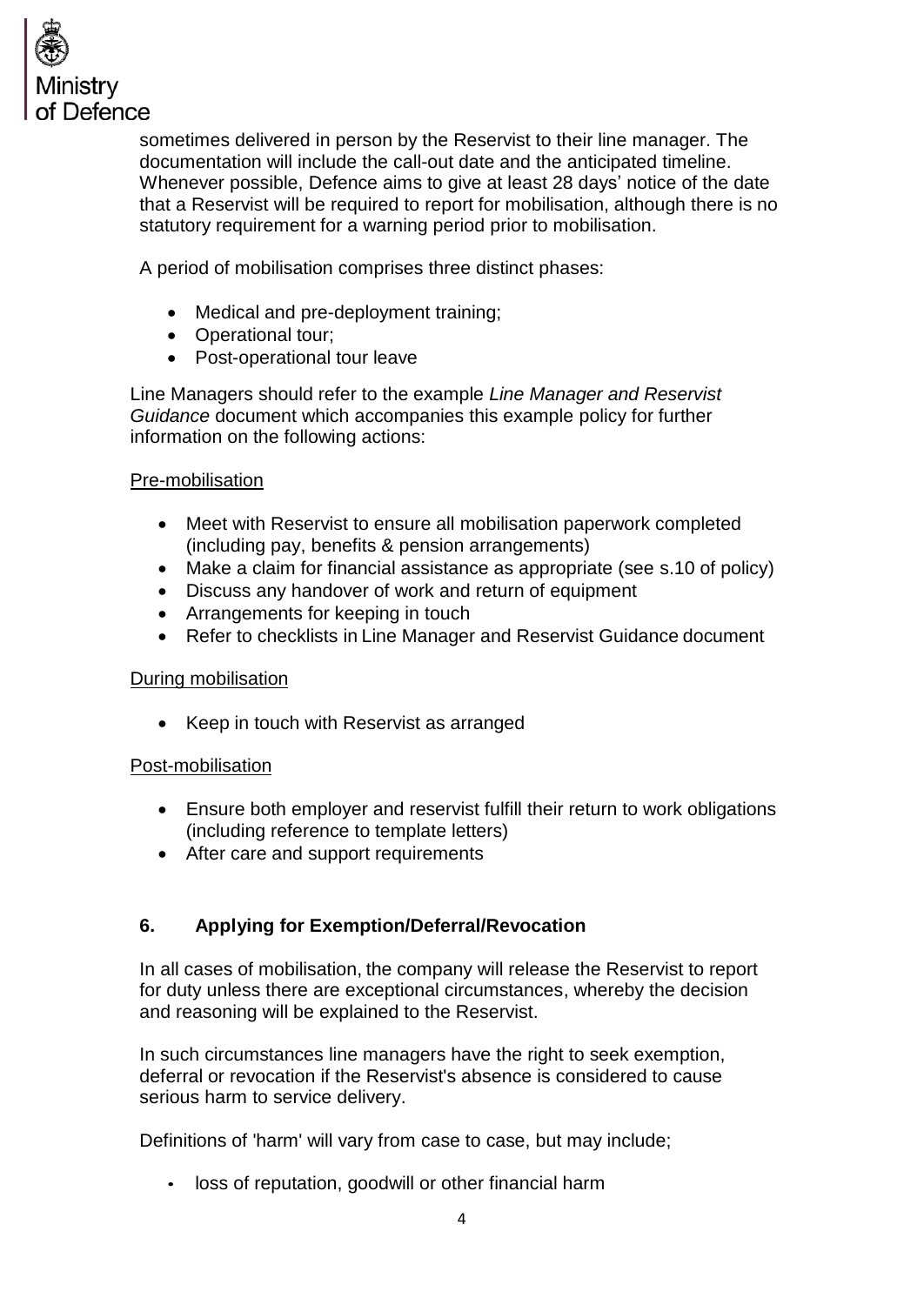

- impairment of the ability to produce goods or provide services
- harm to the research and development of new products, services or processes (which could not be prevented by the granting of financial assistance under sections 83 and 84 of The Reserve Forces Act 1996).

Details of how to apply for exemption are included in the call-out pack. The application must reach the Adjudication Officer within 7 days of the Company receiving a call-out notice. If this timescale is not met, permission to make a late application will need to be obtained from the Adjudication Officer. The Reservist also has the right to apply for exemption or deferral if the call-out papers arrive at a difficult time.

If an unsatisfactory decision is received following the application for a deferral, the Company can appeal for a hearing by the Reserve Forces Appeals Tribunal. Appeals must reach the Tribunals Secretary within 5 days receipt of written notice of the decision. If the tribunal rejects the application for exemption or deferral, the Company will be required to release the Reservist for mobilisation.

# **7. Treatment of Terms and Conditions during mobilisation**

Mildenhall College Academy will continue to treat the contracts of employment of employees mobilised for Reserve Service as operable throughout the period of such service and there will be no loss of continuous service or service related benefits. [Under The Reserve Forces Act (Safeguarding of Employment) Act 1985, an employee's service is terminated on mobilisation, but providing the employee follows the correct notification procedure under the Act, he or she can return to employment upon which their continuity of service will be restored]

# **Pay**

The MoD will assume responsibility for the Reservist's salary for the duration of their mobilisation. They will pay a basic salary according to the Reservist's military rank. If this basic element is less than the Reservist receives from the Company, it is the Reservist's responsibility to apply to the MoD for the difference to ensure that they suffer no loss of earnings. This is known as a Reservist Award.

Where mobilisation occurs the employee will be given special unpaid leave of absence.

The Company is not required to pay the Reservist's salary during the period of mobilisation.

#### **Benefits**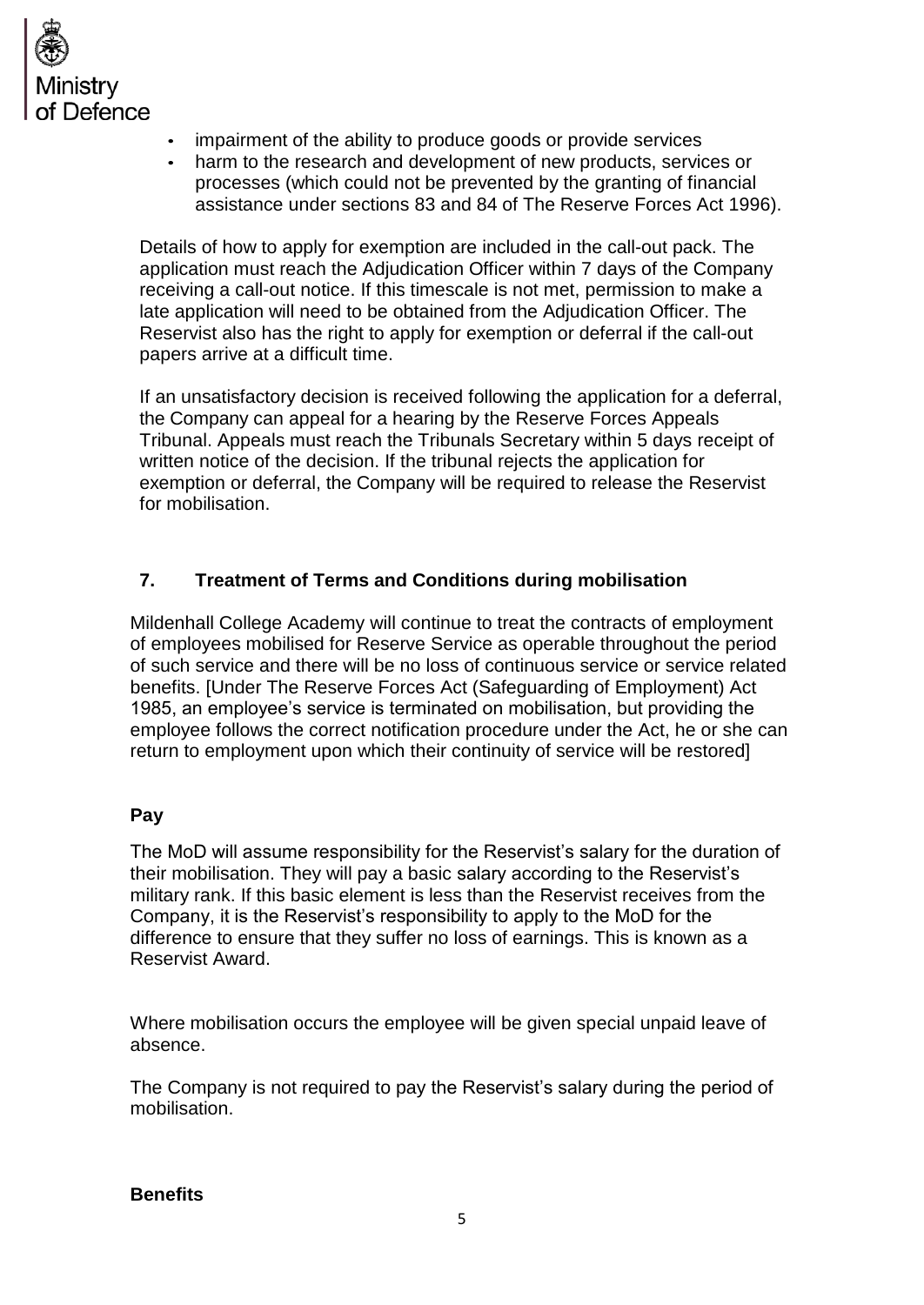

Contractual benefits that are suspended by the Company during mobilisation can be claimed by the Reservist as part of their Reservist Award. Example benefits include:

- Health insurance
- Life insurance
- Company car

The Line Manager and Reservist should discuss benefit arrangements during the pre-mobilisation meeting. This should cover those benefits which will be suspended and for any continuing benefits, arrangements should be made as to how these are paid.

### **Pension**

If the Reservist is a member of the Company pension scheme and the employer suspends the employer contribution, and the Reservist chooses to remain within it, then the MoD will make the employer contributions for the period of mobilisation, as long as the Reservist continues to make their personal contributions.

#### **Annual Leave**

Reservists should be encouraged to take any accrued annual leave before mobilisation. The Company is not obliged to accrue annual leave for a Reservist employee during the period of mobilisation. Reservists accrue annual leave with the MoD whilst they are in full time service. When they demobilise, Reservists are entitled to a period of post-operational leave (POL). During this period they will continue to be paid by the MoD.

#### **Dismissal/Redundancy**

A Reservist's employment cannot be terminated on the grounds of their military duties or their liability to be mobilised. To do so would be a criminal offence under s.17 of The Reserve Forces (Safeguarding of Employment) Act 1985.

Reservists can be included in the redundancy pool if this is necessary due to a downturn in business or closure of a department. However, all employees should be treated consistently, and redundancy criteria should not discriminate against Reservists on the grounds of their Reserve service or call-up liability.

#### **Sick Pay**

During the period of mobilisation the Reservist will continue to accrue any rights to service-related Company sick pay. Should a Reservist become sick or injured during mobilisation they will be covered by Defence Medical Services and any financial assistance will continue to be received (including pay) until demobilised. If the sickness or injury continues and this results in early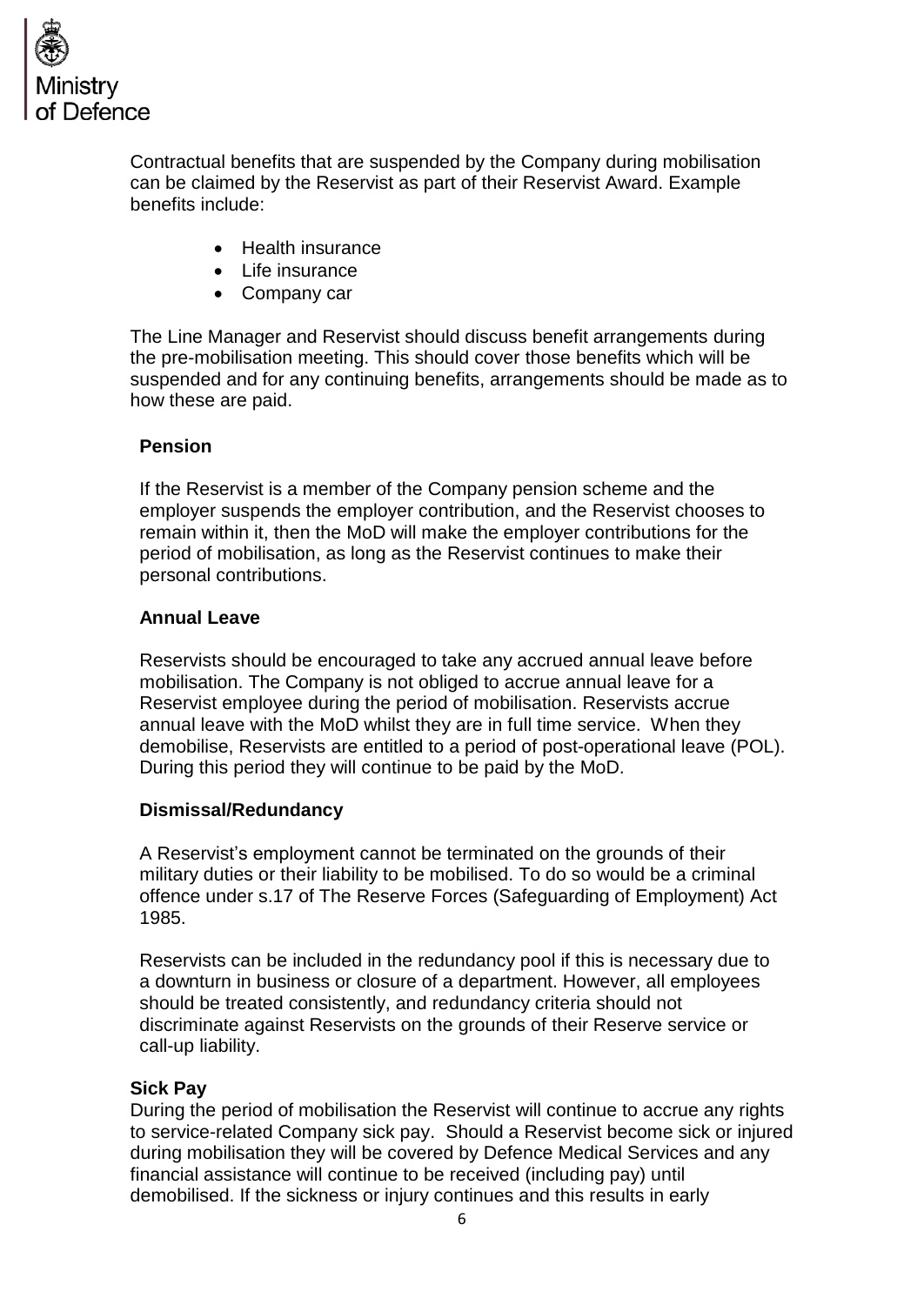

demobilisation, the Reservist will remain covered by Defence until the last day of paid military leave.

After this time The Reservist will be covered by the Company sickness arrangements (in line with local policy).

If the Reservist becomes ill post mobilisation, and a notional return to work date has been agreed, they will be covered by the Company Sickness arrangements (in line with local policy).

### **8. Return to work**

Both the Reservist and their employer have obligations under The Reserve Forces (Safeguarding of Employment Act) 1985 regarding the return to work process

### **Reservist:**

The Reservist must write to their employer by the third Monday after their last day of military service making their request to return to work and suggesting a date which should fall within 6 weeks of their last day of full-time service .This letter formally starts the return to work process.

They are also encouraged to informally contact the employer to discuss their return to work at the earliest opportunity, whether via a letter, a meeting or a telephone call. The formal application must be made in writing for it to be valid under the Act.

If a Reservist is not happy with the offer of alternative employment they must write to the employer stating why there is reasonable cause for them not to accept it. If a Reservist believes that an employer's response to their application denies their rights under the Safeguard of Employment Act 1985, an application can be made to a Reinstatement Committee for assessment. This committee will consider the Reservist's application and can make an order for reinstatement and/or compensation.

#### **Employer:**

The Employer has an obligation under Reserve Forces (Safeguarding of Employment) Act 1985 to reinstate the Reservist, where possible to their former role, and if not, to a mutually acceptable role on the same terms and conditions prior to mobilisation.

The Reservist should be reinstated within 6 weeks of the last day of their fulltime service. They must be reinstated for a minimum period of 13, 26 or 52 weeks, depending on their length of service prior to mobilisation.

Sometimes Reservists may need refresher training when they return to work,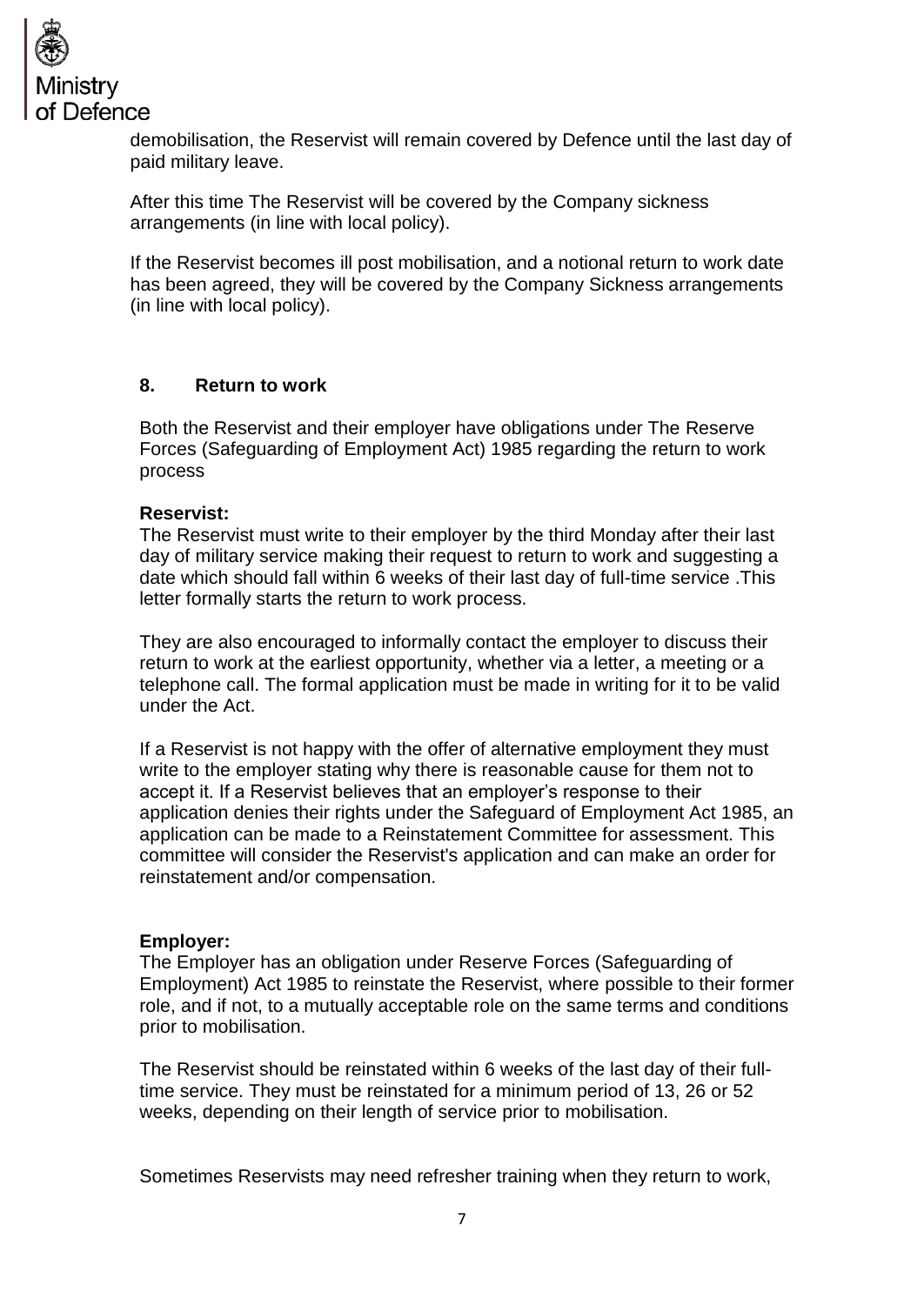

or be given time to familiarise themselves with processes and procedures in the workplace. Financial assistance may be available for retraining if it is required as a direct result of their mobilisation, although applications cannot be made for training courses that would have taken place anyway. Evidence of costs will be required in addition to evidence that the Reservist could not reach the required standard by any other means, such as workplace experience.

# **9. Aftercare**

A Reservist returning to work will benefit from a smooth re-integration into the workplace/team. The following should be considered as part of this process:

- The need to update on changes and developments in the Company.
- The need to offer specific refresher training where it is sought/considered necessary.
- Where the job duties have changed since mobilisation a period of skills training may be required to assist with new aspects of the job.
- Whether the reservist can meet up with colleagues informally or socially before or after return to work to prevent any feeling of dislocation, if this is sought.
- Reasonable time off to seek therapeutic treatment if required.

# **Performance Review**

Line managers who carry out Performance Review meetings with a Reservist should be aware that Reserve Forces activities undertaken by an individual (either through training or mobilisation) bring essential skills into the workplace such as leadership, communication, team working and organisational ability, which ultimately lead to improved performance in the workplace.

#### **10. Financial Assistance**

Financial assistance for employers in the event of an employee who is a Reservist being mobilised is governed by the Reserve Forces (Call out and recall) (Financial Assistance) Regulations 2005. These cover additional costs above the normal earnings of the called-up Reservist associated with replacing that employee. There are 3 types of award available:

#### **One-off costs**

- Agency fees, if a recruitment agency or employment agency is used to find a temporary replacement; orAdvertising costs
- No financial cap on claims, but any claim must be supported by relevant documentation

# **Recurring costs**